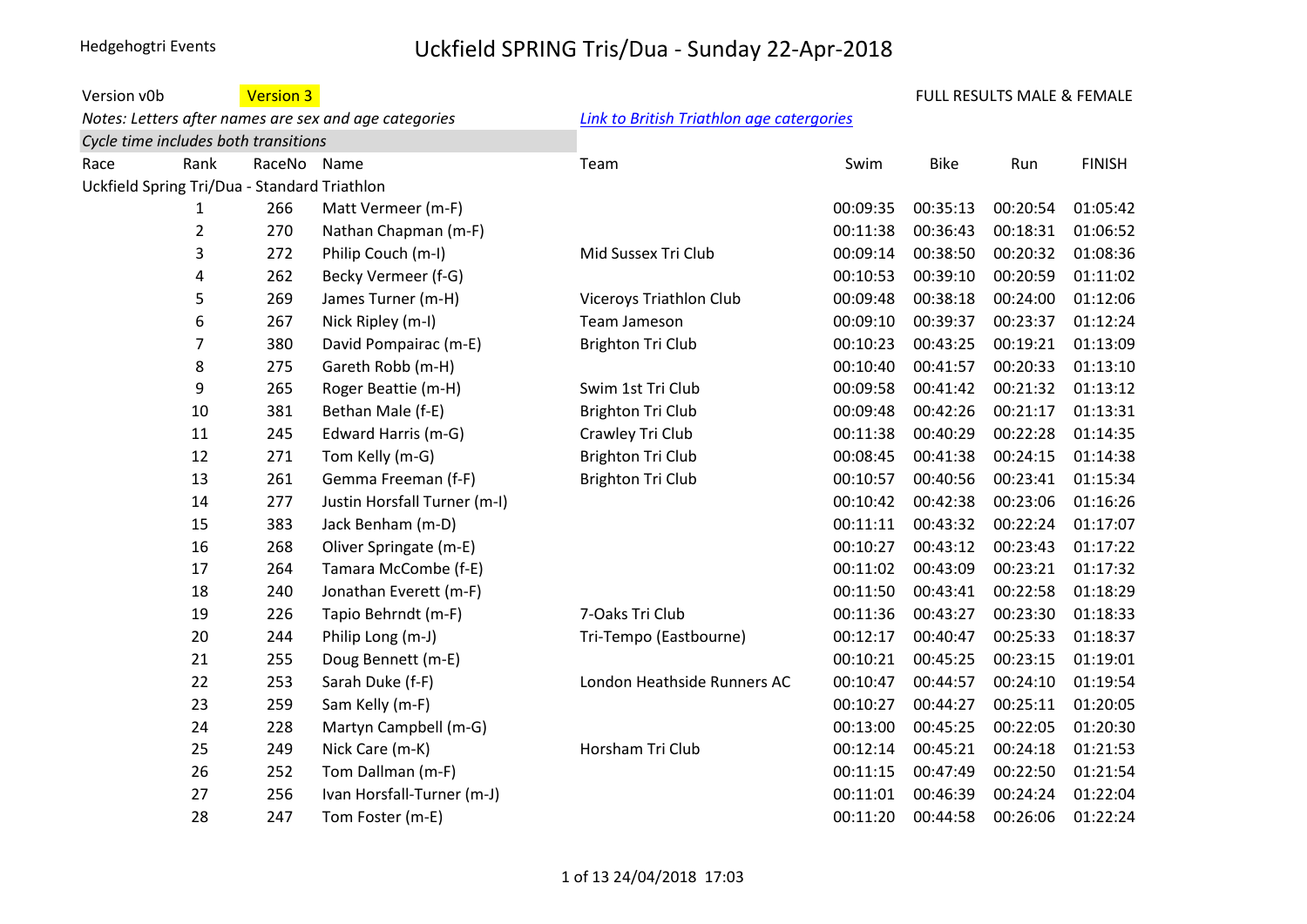| 29 | 260 | Andrew Bayley (m-H)   |                           | 00:10:38 | 00:44:36 | 00:27:55 | 01:23:09 |
|----|-----|-----------------------|---------------------------|----------|----------|----------|----------|
| 30 | 246 | Kevin Battell (m-K)   | Freedom Tri (Crowborough) | 00:12:16 | 00:47:42 | 00:23:19 | 01:23:17 |
| 31 | 258 | Amy Davila (f-D)      |                           | 00:11:19 | 00:50:31 | 00:21:55 | 01:23:45 |
| 32 | 230 | Heather Stevens (f-F) | Freedom Tri (Crowborough) | 00:12:45 | 00:46:21 | 00:24:55 | 01:24:01 |
| 33 | 229 | Ben Letschka (m-E)    |                           | 00:13:35 | 00:47:11 | 00:24:13 | 01:24:59 |
| 34 | 237 | Petr Shportun (m-E)   |                           | 00:12:49 | 00:45:41 | 00:26:34 | 01:25:04 |
| 35 | 210 | Colin Bookham (m-J)   |                           | 00:12:44 | 00:47:21 | 00:25:16 | 01:25:21 |
| 36 | 242 | Megan French (f-E)    |                           | 00:12:28 | 00:45:57 | 00:27:09 | 01:25:34 |
| 37 | 231 | Vicky Claydon (f-K)   |                           | 00:12:43 | 00:46:05 | 00:27:52 | 01:26:40 |
| 38 | 232 | Connie Turner (f-E)   | Team T.H.E                | 00:11:55 | 00:47:19 | 00:28:39 | 01:27:53 |
| 39 | 234 | Philip Mumford (m-H)  | Dorking & Mole Valley AC  | 00:11:39 | 00:48:37 | 00:27:54 | 01:28:10 |
| 40 | 220 | Sam Franklin (m-C)    |                           | 00:14:02 | 00:49:24 | 00:24:53 | 01:28:19 |
| 41 | 217 | Justin Murray (m-F)   |                           | 00:13:21 | 00:47:46 | 00:28:31 | 01:29:38 |
| 42 | 224 | Emma Hyland (f-H)     |                           | 00:13:00 | 00:49:20 | 00:27:23 | 01:29:43 |
| 43 | 254 | Nick Cannon (m-K)     |                           | 00:11:16 | 00:50:18 | 00:28:55 | 01:30:29 |
| 44 | 207 | Peter Browne (m-L)    |                           | 00:12:48 | 00:49:20 | 00:28:43 | 01:30:51 |
| 45 | 248 | Will Gemmel (m-H)     | Freedom Tri (Crowborough) | 00:12:14 | 00:49:15 | 00:29:25 | 01:30:54 |
| 46 | 211 | Paul Richardson (m-L) | Mid Sussex Tri Club       | 00:16:18 | 00:49:09 | 00:26:04 | 01:31:31 |
| 47 | 223 | Rebecca Stevens (f-E) | Freedom Tri (Crowborough) | 00:12:46 | 00:52:47 | 00:28:09 | 01:33:42 |
| 48 | 236 | Ben Knowles (m-D)     |                           | 00:13:37 | 00:49:56 | 00:30:10 | 01:33:43 |
| 49 | 221 | Keith Rathbone (m-H)  |                           | 00:12:44 | 00:53:56 | 00:27:08 | 01:33:48 |
| 50 | 243 | Amy Rollings (f-F)    |                           | 00:14:22 | 00:50:48 | 00:29:42 | 01:34:52 |
| 51 | 218 | Alison Clews (f-I)    |                           | 00:14:35 | 00:54:02 | 00:26:58 | 01:35:35 |
| 52 | 213 | James Camp (m-F)      |                           | 00:15:58 | 00:55:53 | 00:24:58 | 01:36:49 |
| 53 | 227 | Kate Cheyne (f-I)     |                           | 00:13:57 | 00:49:09 | 00:34:28 | 01:37:34 |
| 54 | 206 | Ray Deacon (m-J)      | Tri-Tempo (Eastbourne)    | 00:19:15 | 00:47:55 | 00:30:32 | 01:37:42 |
| 55 | 209 | Bruce Martin (m-J)    |                           | 00:15:34 | 00:56:28 | 00:27:59 | 01:40:01 |
| 56 | 225 | Emma Camp (f-E)       |                           | 00:13:24 | 00:54:38 | 00:32:09 | 01:40:11 |
| 57 | 219 | Michele Nixon (f-H)   |                           | 00:14:18 | 01:01:10 | 00:24:44 | 01:40:12 |
| 58 | 274 | Kate Flower (f-E)     |                           | 00:10:49 | 00:59:05 | 00:31:11 | 01:41:05 |
| 59 | 215 | Ying Li (f-F)         |                           | 00:18:38 | 00:55:04 | 00:29:41 | 01:43:23 |
| 60 | 204 | Steve Mayer (m-K)     |                           | 00:16:27 | 01:01:35 | 00:27:29 | 01:45:31 |
| 61 | 202 | Helen Agutter (f-I)   |                           | 00:15:52 | 01:02:06 | 00:32:13 | 01:50:11 |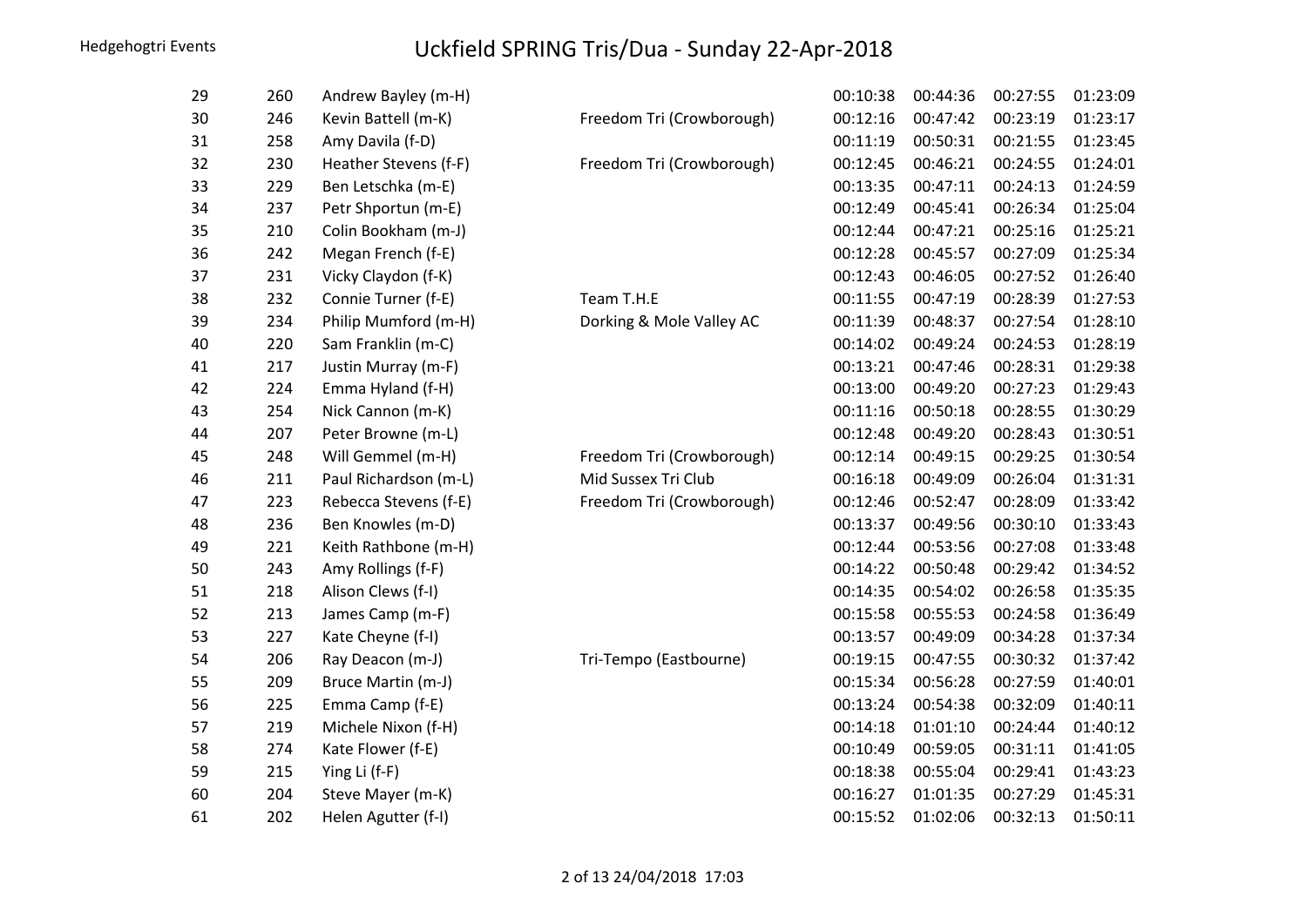| 62 | 216 | Debbie McDermott (f-J) |                     | 00:15:32  01:00:22  00:34:36  01:50:30 |  |
|----|-----|------------------------|---------------------|----------------------------------------|--|
| 63 |     | 241 Lara Doheny (f-E)  |                     | 00:12:10 00:58:12 00:40:57 01:51:19    |  |
| 64 | 205 | Kim Parker (f-E)       |                     | 00:15:45  01:26:50  00:27:25  02:10:00 |  |
|    | 276 | David Pearson (M-D)    | Oxford Uni Tri Club | 00:08:32 00:32:59 00:18:30 01:00:01    |  |
|    |     |                        |                     |                                        |  |

#### Uckfield Spring Tri/Dua - Sprint Triathlon

| Rank | RaceNo | Name                         | Team                      | Swim     | <b>Bike</b> | Run      | <b>FINISH</b> |
|------|--------|------------------------------|---------------------------|----------|-------------|----------|---------------|
| 1    | 344    | Mark Yeoman (m-H)            | Viceroys Triathlon Club   | 00:05:45 | 00:28:16    | 00:13:30 | 00:47:31      |
| 2    | 346    | Tom White (m-D)              | Weald Tri Club            | 00:05:30 | 00:28:58    | 00:13:38 | 00:48:06      |
| 3    | 337    | Roger Moore (m-J)            | Freedom Tri (Crowborough) | 00:07:19 | 00:29:49    | 00:13:52 | 00:51:00      |
| 4    | 273    | John Griffin (m-K)           | Tri-London                | 00:06:37 | 00:30:39    | 00:13:47 | 00:51:03      |
| 5    | 334    | Lawrence Wintergold (m-J)    | Mid Sussex Tri Club       | 00:07:35 | 00:28:29    | 00:15:15 | 00:51:19      |
| 6    | 340    | Matthew Gibson (m-H)         | <b>MAMIL Tri</b>          | 00:07:29 | 00:30:15    | 00:14:02 | 00:51:46      |
| 7    | 326    | Stephen Hoare (m-I)          | Active Life Tri Club      | 00:08:19 | 00:29:55    | 00:14:47 | 00:53:01      |
| 8    | 339    | Neil Pysden (m-G)            | <b>Bodyworks XTC</b>      | 00:07:31 | 00:32:55    | 00:13:51 | 00:54:17      |
| 9    | 336    | Michael Whiddett-Adams (m-F) | Tri-Tempo (Eastbourne)    | 00:07:06 | 00:31:33    | 00:15:46 | 00:54:25      |
| 10   | 338    | James Cox (m-I)              | Freedom Tri (Crowborough) | 00:07:17 | 00:29:44    | 00:18:52 | 00:55:53      |
| 11   | 341    | David Read (m-G)             | Epsom Tri Club            | 00:07:04 | 00:33:05    | 00:16:14 | 00:56:23      |
| 12   | 328    | Andy Russell (m-H)           | Freedom Tri (Crowborough) | 00:08:40 | 00:31:24    | 00:17:36 | 00:57:40      |
| 13   | 321    | John Newing (m-I)            |                           | 00:08:08 | 00:34:24    | 00:16:07 | 00:58:39      |
| 14   | 286    | Jon Collett (m-I)            | Tri-Tempo (Eastbourne)    | 00:08:55 | 00:32:39    | 00:17:08 | 00:58:42      |
| 15   | 343    | Kevin Hudson (m-I)           | Swim 1st Tri Club         | 00:06:21 | 00:35:16    | 00:18:04 | 00:59:41      |
| 16   | 323    | David Tibbals (m-K)          | Swim 1st Tri Club         | 00:08:14 | 00:35:57    | 00:15:48 | 00:59:59      |
| 17   | 315    | Andrew Haste (m-I)           |                           | 00:08:54 | 00:32:44    | 00:18:30 | 01:00:08      |
| 18   | 279    | Oscar Lacey (m-D)            |                           | 00:07:28 | 00:35:45    | 00:16:57 | 01:00:10      |
| 19   | 311    | Mark Lawrence (m-H)          |                           | 00:09:48 | 00:34:21    | 00:16:17 | 01:00:26      |
| 20   | 322    | Simon Button (m-K)           |                           | 00:08:39 | 00:35:00    | 00:17:31 | 01:01:10      |
| 21   | 299    | Kevin Burton (m-L)           | Tri-Tempo (Eastbourne)    | 00:11:05 | 00:32:58    | 00:17:10 | 01:01:13      |
| 22   | 325    | Campbell Lacey (m-E)         |                           | 00:07:11 | 00:37:59    | 00:16:52 | 01:02:02      |
| 23   | 332    | Simon Head (m-F)             |                           | 00:09:12 | 00:34:37    | 00:18:32 | 01:02:21      |
| 24   | 300    | Rob Lean (m-F)               |                           | 00:07:43 | 00:38:30    | 00:16:51 | 01:03:04      |
| 25   | 287    | Ian Shapton (m-J)            |                           | 00:10:15 | 00:36:52    | 00:16:34 | 01:03:41      |
| 26   | 331    | Becky Manos (f-H)            | <b>Bodyworks XTC</b>      | 00:08:17 | 00:37:19    | 00:18:07 | 01:03:43      |
|      |        |                              |                           |          |             |          |               |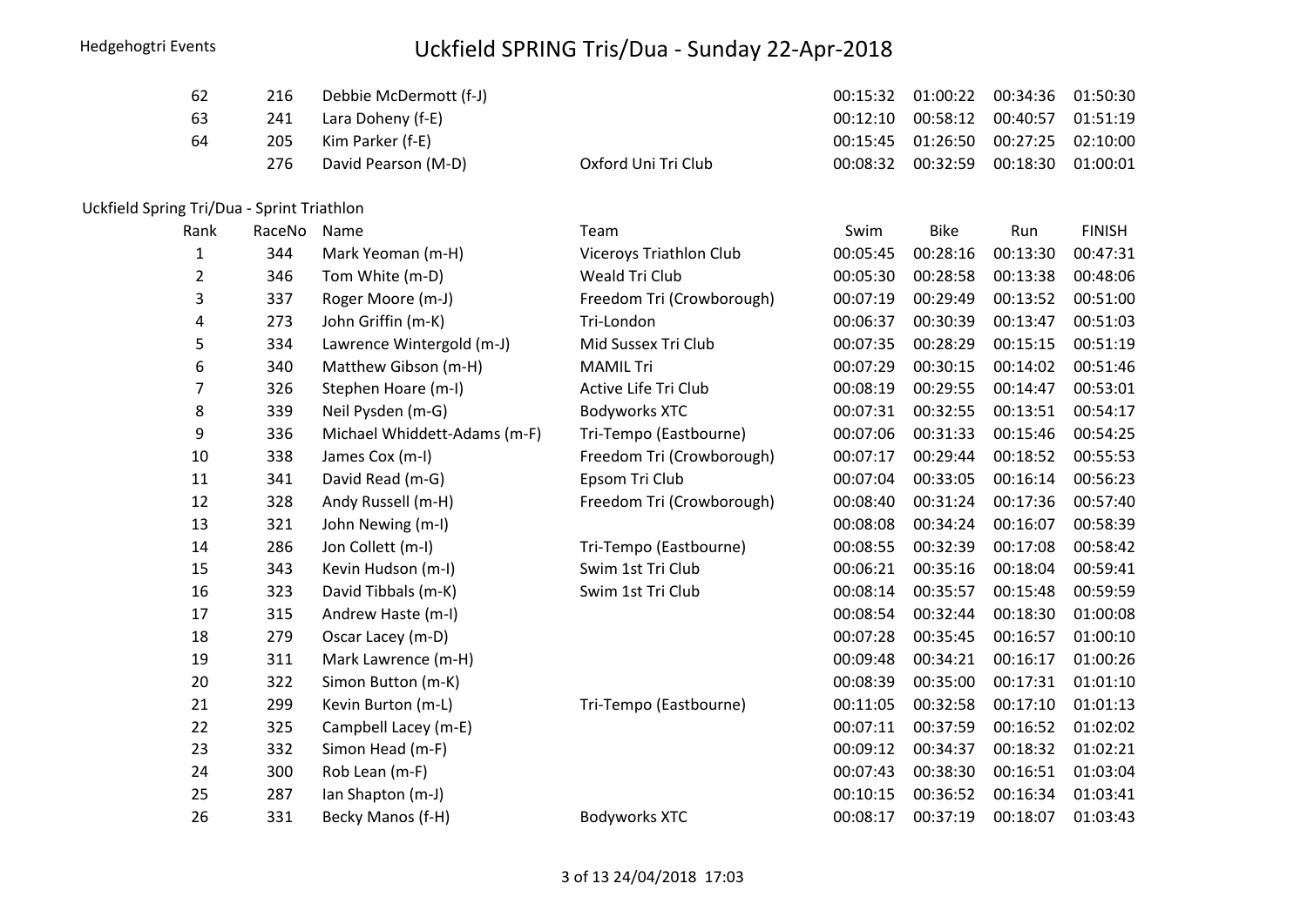| 27 | 319 | Paul Wafer (m-I)              |                           | 00:08:21 | 00:38:33 | 00:17:12 | 01:04:06 |
|----|-----|-------------------------------|---------------------------|----------|----------|----------|----------|
| 28 | 329 | Dwaine Ford (m-G)             |                           | 00:08:19 | 00:39:17 | 00:16:45 | 01:04:21 |
| 29 | 288 | David Offen (m-L)             |                           | 00:09:13 | 00:38:57 | 00:17:04 | 01:05:14 |
| 30 | 330 | Jon Clark (m-I)               | Mid Sussex Tri Club       | 00:07:41 | 00:39:01 | 00:18:54 | 01:05:36 |
| 31 | 333 | Lewis Rawlinson (m-D)         |                           | 00:07:42 | 00:40:43 | 00:17:13 | 01:05:38 |
| 32 | 324 | David Brown (m-E)             | Tri-Tempo (Eastbourne)    | 00:10:22 | 00:37:34 | 00:18:11 | 01:06:07 |
| 33 | 296 | Steven Primrose (m-K)         |                           | 00:09:12 | 00:37:38 | 00:19:19 | 01:06:09 |
| 34 | 345 | Andrew Babbayan (m-H)         | <b>Brighton Tri Club</b>  | 00:05:50 | 00:45:58 | 00:14:52 | 01:06:40 |
| 35 | 318 | Philip Jeffreys (m-G)         | Tri-Tempo (Eastbourne)    | 00:08:56 | 00:39:32 | 00:18:27 | 01:06:55 |
| 36 | 283 | Peter Fearnley (m-G)          |                           | 00:07:50 | 00:44:22 | 00:14:56 | 01:07:08 |
| 37 | 284 | Aaron Rutherford (m-E)        |                           | 00:10:22 | 00:39:31 | 00:17:27 | 01:07:20 |
| 38 | 310 | Alireza Esfandiari (m-E)      |                           | 00:09:41 | 00:40:32 | 00:17:15 | 01:07:28 |
| 39 | 313 | Matt Coyne (m-G)              | <b>Brighton Tri Club</b>  | 00:07:39 | 00:41:24 | 00:18:27 | 01:07:30 |
| 40 | 317 | Stephen Marshall (m-J)        | Velopace                  | 00:08:11 | 00:39:42 | 00:19:53 | 01:07:46 |
| 41 | 294 | Martin Keegan (m-K)           | B2P Tri Club (Winsor)     | 00:10:04 | 00:38:26 | 00:19:30 | 01:08:00 |
| 42 | 308 | Jon Waite (m-H)               |                           | 00:08:22 | 00:40:12 | 00:19:51 | 01:08:25 |
| 43 | 281 | Hannah Edleston (f-H)         | Tri-Tempo (Eastbourne)    | 00:09:32 | 00:42:19 | 00:16:47 | 01:08:38 |
| 44 | 298 | Richard Cave (m-M)            | Tri-Tempo (Eastbourne)    | 00:11:18 | 00:39:49 | 00:18:26 | 01:09:33 |
| 45 | 320 | Chris White (m-G)             |                           | 00:09:22 | 00:41:35 | 00:18:59 | 01:09:56 |
| 46 | 309 | Kim Cross (f-G)               |                           | 00:09:47 | 00:43:03 | 00:17:39 | 01:10:29 |
| 47 | 306 | Gail Creed (f-I)              |                           | 00:09:46 | 00:39:26 | 00:21:19 | 01:10:31 |
| 48 | 285 | Katie Green (f-E)             |                           | 00:08:46 | 00:44:19 | 00:18:43 | 01:11:48 |
| 49 | 301 | Will Dando (m-K)              | Tri-Tempo (Eastbourne)    | 00:11:22 | 00:38:52 | 00:22:14 | 01:12:28 |
| 50 | 293 | Lucy Thorpe-Beeston (f-E)     |                           | 00:08:33 | 00:43:51 | 00:20:12 | 01:12:36 |
| 51 | 305 | Tina Hudson (f-J)             | Swim 1st Tri Club         | 00:09:38 | 00:42:04 | 00:21:02 | 01:12:44 |
| 52 | 297 | Robert Smith (m-K)            |                           | 00:10:15 | 00:41:48 | 00:20:51 | 01:12:54 |
| 53 | 335 | Tom Traill (m-F)              |                           | 00:08:43 | 00:42:50 | 00:21:27 | 01:13:00 |
| 54 | 292 | Nicholas Thorpe-Beeston (m-K) |                           | 00:09:06 | 00:39:06 | 00:25:02 | 01:13:14 |
| 55 | 278 | Stephen Hobbiger (m-K)        |                           | 00:10:18 | 00:43:36 | 00:19:50 | 01:13:44 |
| 56 | 290 | Joanna Carver (f-G)           |                           | 00:11:08 | 00:43:57 | 00:19:40 | 01:14:45 |
| 57 | 302 | Laura Carpenter (f-G)         | <b>TriPals</b>            | 00:10:43 | 00:43:29 | 00:21:11 | 01:15:23 |
| 58 | 295 | Annie Sidgwick (f-M)          | Freedom Tri (Crowborough) | 00:09:51 | 00:42:39 | 00:23:54 | 01:16:24 |
| 59 | 314 | Freya Voss (f-D)              |                           | 00:08:42 | 00:46:06 | 00:22:05 | 01:16:53 |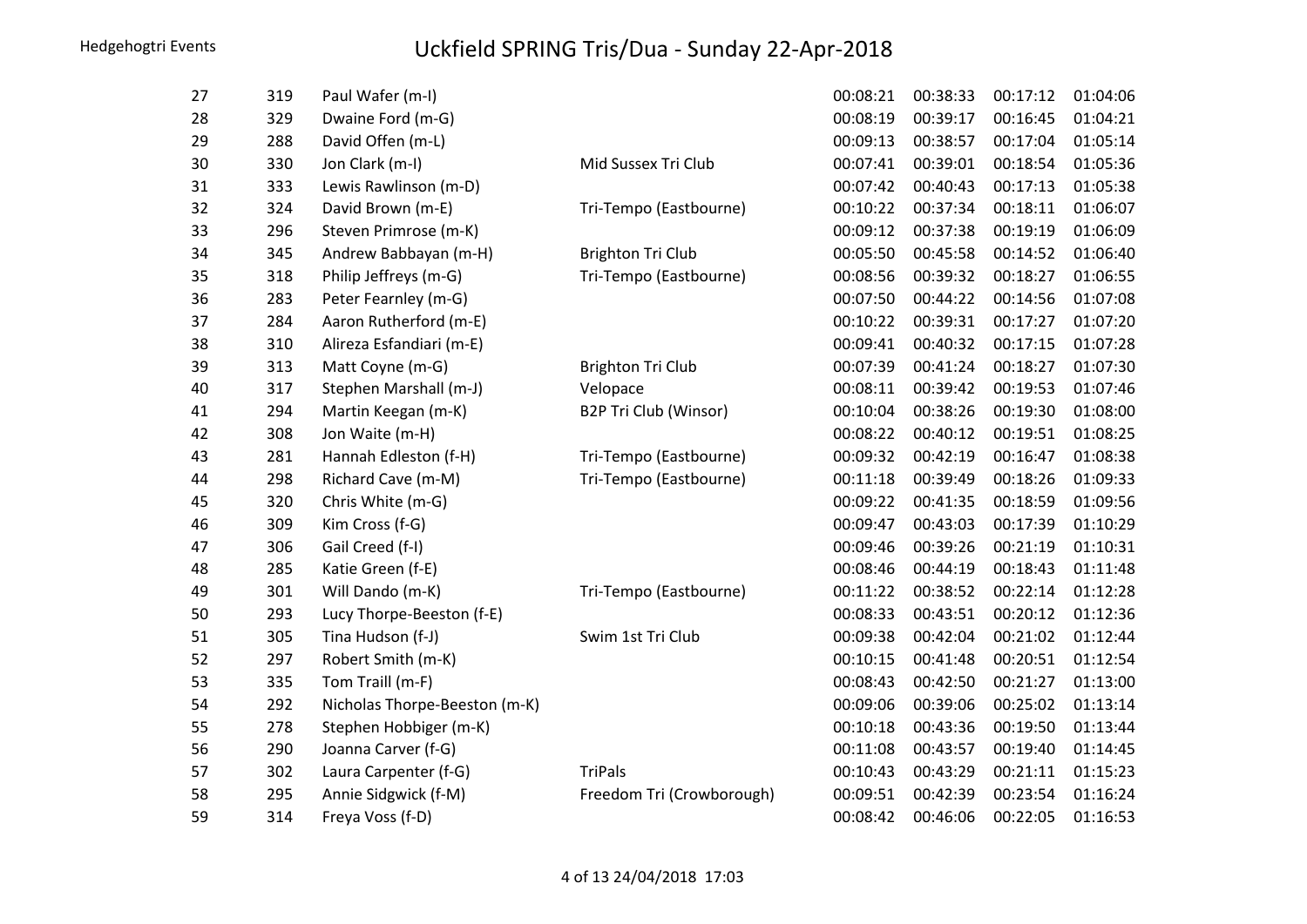|                                                 | 60             | 291    | Jessica Broom (f-E)                                        |                         | 00:09:22 | 00:48:34    | 00:22:02 | 01:19:58      |
|-------------------------------------------------|----------------|--------|------------------------------------------------------------|-------------------------|----------|-------------|----------|---------------|
|                                                 | 61             | 214    | Lucy Freeborn (f-H)                                        |                         | 00:08:41 | 00:47:26    | 00:24:39 | 01:20:46      |
|                                                 | 62             | 379    | Tom McLeish (m-I)                                          | Swim 1st Tri Club       | 00:09:34 | 00:45:52    | 00:25:53 | 01:21:19      |
|                                                 | 63             | 342    | Alison Shore (f-J)                                         |                         | 00:09:20 | 00:52:16    | 00:22:54 | 01:24:30      |
|                                                 | 64             | 377    | Tracy Brownings (f-I)                                      |                         | 00:09:41 | 00:52:57    | 00:22:10 | 01:24:48      |
|                                                 | 64             | 280    | Heidi West (f-H)                                           | Tri-Tempo (Eastbourne)  | 00:10:31 | 00:50:50    | 00:23:27 | 01:24:48      |
|                                                 | 66             | 303    | Sarah Cooper (f-L)                                         | Freedom Tri Club        | 00:11:53 | 00:48:19    | 00:25:49 | 01:26:01      |
|                                                 | 67             | 376    | Justina Ewer (f-I)                                         |                         | 00:13:57 | 00:50:26    | 00:22:45 | 01:27:08      |
|                                                 | 68             | 282    | Fran Preocanin (f-E)                                       |                         | 00:13:45 | 00:51:05    | 00:25:30 | 01:30:20      |
|                                                 | --             | 382    | Jazz Shiret (f-D)                                          |                         | 00:07:33 | 00:38:37    | 00:19:01 | 01:05:11      |
| Uckfield Spring Tri/Dua - Supersprint Triathlon |                |        |                                                            |                         |          |             |          |               |
|                                                 | Rank           | RaceNo | Name                                                       | Team                    | Swim     | <b>Bike</b> | Run      | <b>FINISH</b> |
|                                                 | $\mathbf{1}$   | 363    | Elaine Knight (f-G)                                        |                         | 00:04:37 | 00:26:00    | 00:08:19 | 00:38:56      |
|                                                 | $\overline{2}$ | 354    | Amy Ross (f-E)                                             |                         | 00:04:19 | 00:28:15    | 00:08:54 | 00:41:28      |
|                                                 | 3              | 355    | George Message (m-E)                                       |                         | 00:04:08 | 00:29:06    | 00:09:01 | 00:42:15      |
|                                                 | 4              | 349    | Kay Shore (f-G)                                            | Tri-Tempo (Eastbourne)  | 00:04:03 | 00:28:47    | 00:09:47 | 00:42:37      |
|                                                 | 5              | 362    | James Mills (m-J)                                          |                         | 00:05:12 | 00:28:46    | 00:09:53 | 00:43:51      |
|                                                 | 6              | 361    | Jolanta Zuravskaja (f-J)                                   |                         | 00:05:44 | 00:28:39    | 00:10:49 | 00:45:12      |
|                                                 | 7              | 353    | Kerry Lum (f-I)                                            |                         | 00:04:54 | 00:29:42    | 00:11:12 | 00:45:48      |
|                                                 | 8              | 384    | Ann Buckett (f-K)                                          |                         | 00:05:49 | 00:30:35    | 00:09:56 | 00:46:20      |
|                                                 | 9              | 350    | Jodie Lulham (f-C)                                         |                         | 00:04:29 | 00:29:46    | 00:12:17 | 00:46:32      |
|                                                 | 10             | 360    | Maggie Swinnerton (f-L)                                    | Westcroft Tri Club      | 00:05:32 | 00:31:03    | 00:12:33 | 00:49:08      |
|                                                 | 11             | 352    | Julie Haste (f-H)                                          |                         | 00:04:48 | 00:35:43    | 00:12:51 | 00:53:22      |
|                                                 | 12             | 358    | Judith Pyett (f-L)                                         | <b>Uckfield Runners</b> | 00:06:03 | 00:34:50    | 00:12:39 | 00:53:32      |
|                                                 | 13             | 351    | Joy Dale (f-J)                                             |                         | 00:05:12 | 00:33:21    | 00:15:22 | 00:53:55      |
|                                                 | 14             | 365    | Angela Everest (f-J)                                       |                         | 00:05:44 | 00:46:54    | 00:15:41 | 01:08:19      |
|                                                 | 15             | 364    | Colette Barnes (f-I)                                       |                         | 00:06:45 | 00:46:05    | 00:15:51 | 01:08:41      |
|                                                 |                |        | Uckfield Spring Tri/Dua - Youth Sprint Triathlon?15-16yrs? |                         |          |             |          |               |
|                                                 | Rank           | RaceNo | Name                                                       | Team                    | Swim     | <b>Bike</b> | Run      | <b>FINISH</b> |
|                                                 | $\mathbf{1}$   | 347    | McKinley Loxton-Read (m-A)                                 | Crowborough Runners     | 00:06:07 | 00:32:17    | 00:13:32 | 00:51:56      |
|                                                 | $\overline{2}$ | 348    | Henry Allen (m-A)                                          | Team Jameson            | 00:06:44 | 00:33:38    | 00:15:47 | 00:56:09      |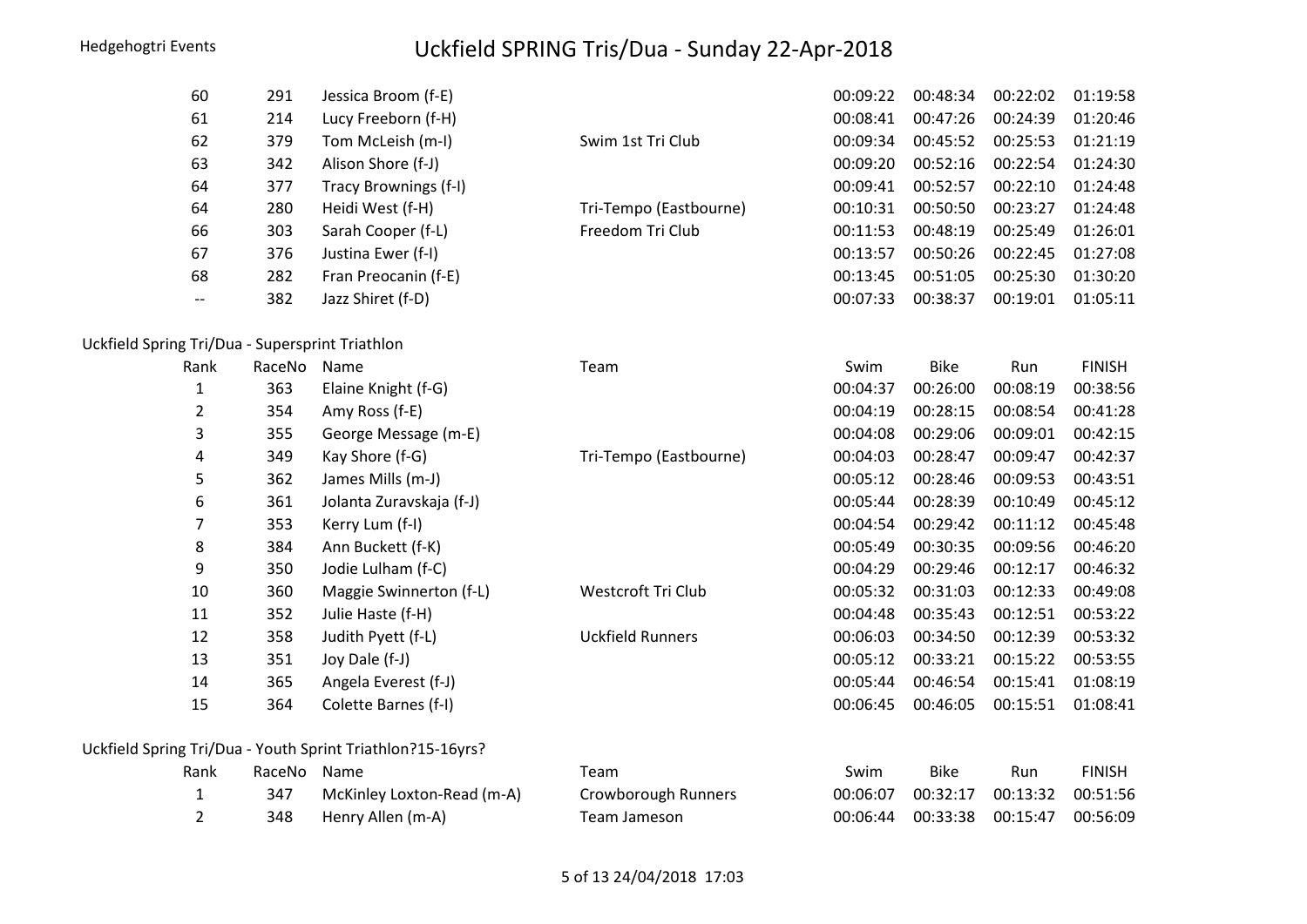#### Uckfield Spring Tri/Dua - Duathlon

| Rank | RaceNo | Name                                               | Team                          | Run      | <b>Bike</b> | Run      | <b>FINISH</b> |
|------|--------|----------------------------------------------------|-------------------------------|----------|-------------|----------|---------------|
| 1    | 374    | Malcolm Hughes (m-K)                               | Brighton Phoenix Tri Club     | 00:14:59 | 00:31:30    | 00:07:49 | 00:54:18      |
| 2    | 373    | Richard Page (m-L)                                 | Uckfield Runners              | 00:17:29 | 00:38:47    | 00:09:18 | 01:05:34      |
| 3    | 369    | Lisa Siggery (f-J)                                 | <b>Blackpool Aquatics ASC</b> | 00:19:02 | 00:39:36    | 00:10:21 | 01:08:59      |
| 4    | 378    | Keith Lyon (m-M)                                   | Tri-Spirit Team               | 00:20:18 | 00:38:52    | 00:10:14 | 01:09:24      |
| 5    | 372    | Pete Wilkes (m-N)                                  | <b>Uckfield Runners</b>       | 00:19:45 | 00:45:08    | 00:10:13 | 01:15:06      |
| 6    | 368    | Caley Pearce (f-J)                                 | <b>Uckfield Runners</b>       | 00:20:54 | 00:44:25    | 00:10:27 | 01:15:46      |
| 7    | 371    | Kevin Siggery (m-L)                                |                               | 00:20:56 | 00:43:22    | 00:11:56 | 01:16:14      |
| 8    | 370    | Dawn Haynes-Sewell (f-I)                           | Royal Navy Tri Club           | 00:18:52 | 00:51:00    | 00:10:18 | 01:20:10      |
|      |        | Uckfield Spring Tri/Dua - Standard RELAY Triathlon |                               |          |             |          |               |
| Rank | RaceNo | Name                                               | Team                          | Swim     | <b>Bike</b> | Run      | <b>FINISH</b> |
|      | 375    | Leigh Mytton (f-I)                                 |                               | 00:15:16 | 01:21:06    | 00:23:34 | 01:59:56      |

## British Triathlon age Categories (age as on 31st December)

| CODE | CATEGORY             | AGE       |
|------|----------------------|-----------|
| А    | Youths               | $15 - 16$ |
| B    | Juniors 17-18        | $17 - 18$ |
| C    | Juniors 19           | 19        |
| D    | Seniors <sub>1</sub> | $20 - 24$ |
| E    | Seniors <sub>2</sub> | $25 - 29$ |
| F    | Seniors 3            | $30 - 34$ |
| G    | Seniors 4            | $35 - 39$ |
| Н    | Veterans 1           | $40 - 44$ |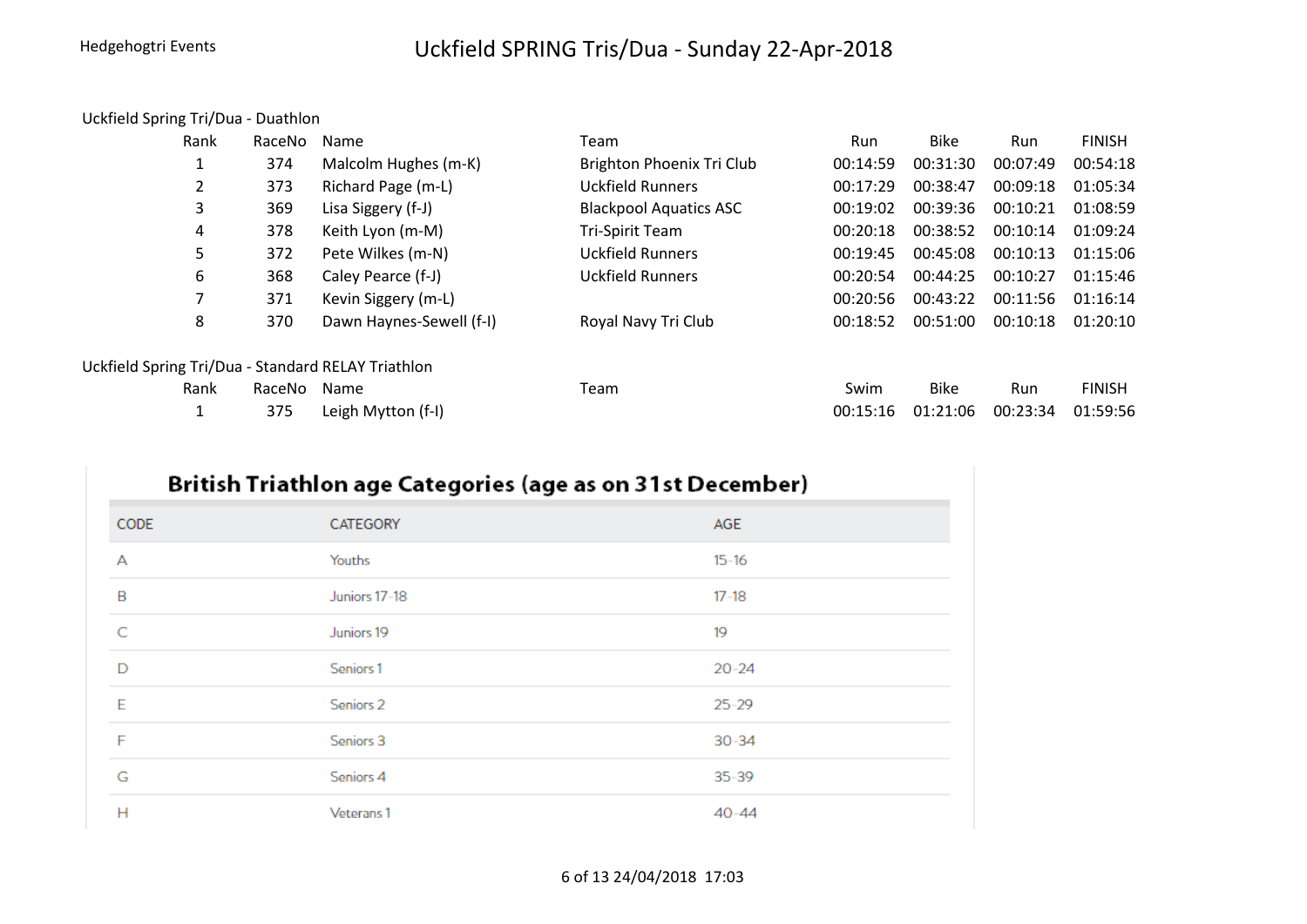| Veterans <sub>2</sub><br>$45 - 49$<br>Veterans 3<br>$50 - 54$<br>J<br>K<br>$55 - 59$<br>Veterans 4<br>Veterans 5<br>$60 - 64$<br>M<br>Veterans 6<br>$65 - 69$<br>N<br>Veterans <sub>7</sub><br>$70 - 74$<br>P<br>Veterans 8<br>$75 - 79$<br>Veterans 9<br>$80+$ |  |  |
|-----------------------------------------------------------------------------------------------------------------------------------------------------------------------------------------------------------------------------------------------------------------|--|--|
|                                                                                                                                                                                                                                                                 |  |  |
|                                                                                                                                                                                                                                                                 |  |  |
|                                                                                                                                                                                                                                                                 |  |  |
|                                                                                                                                                                                                                                                                 |  |  |
|                                                                                                                                                                                                                                                                 |  |  |
|                                                                                                                                                                                                                                                                 |  |  |
|                                                                                                                                                                                                                                                                 |  |  |
|                                                                                                                                                                                                                                                                 |  |  |
|                                                                                                                                                                                                                                                                 |  |  |
|                                                                                                                                                                                                                                                                 |  |  |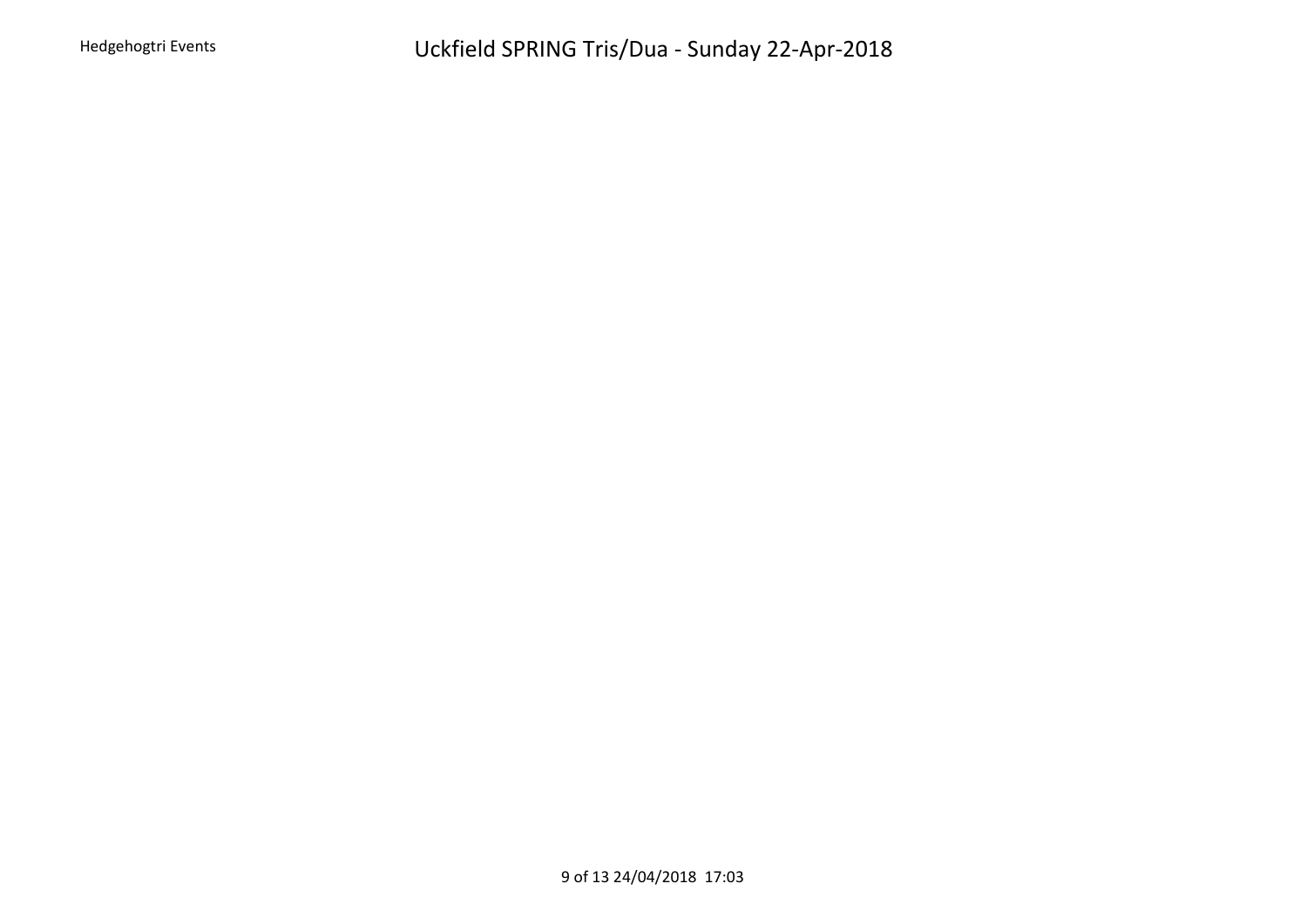DQ No Foot Down (Bike)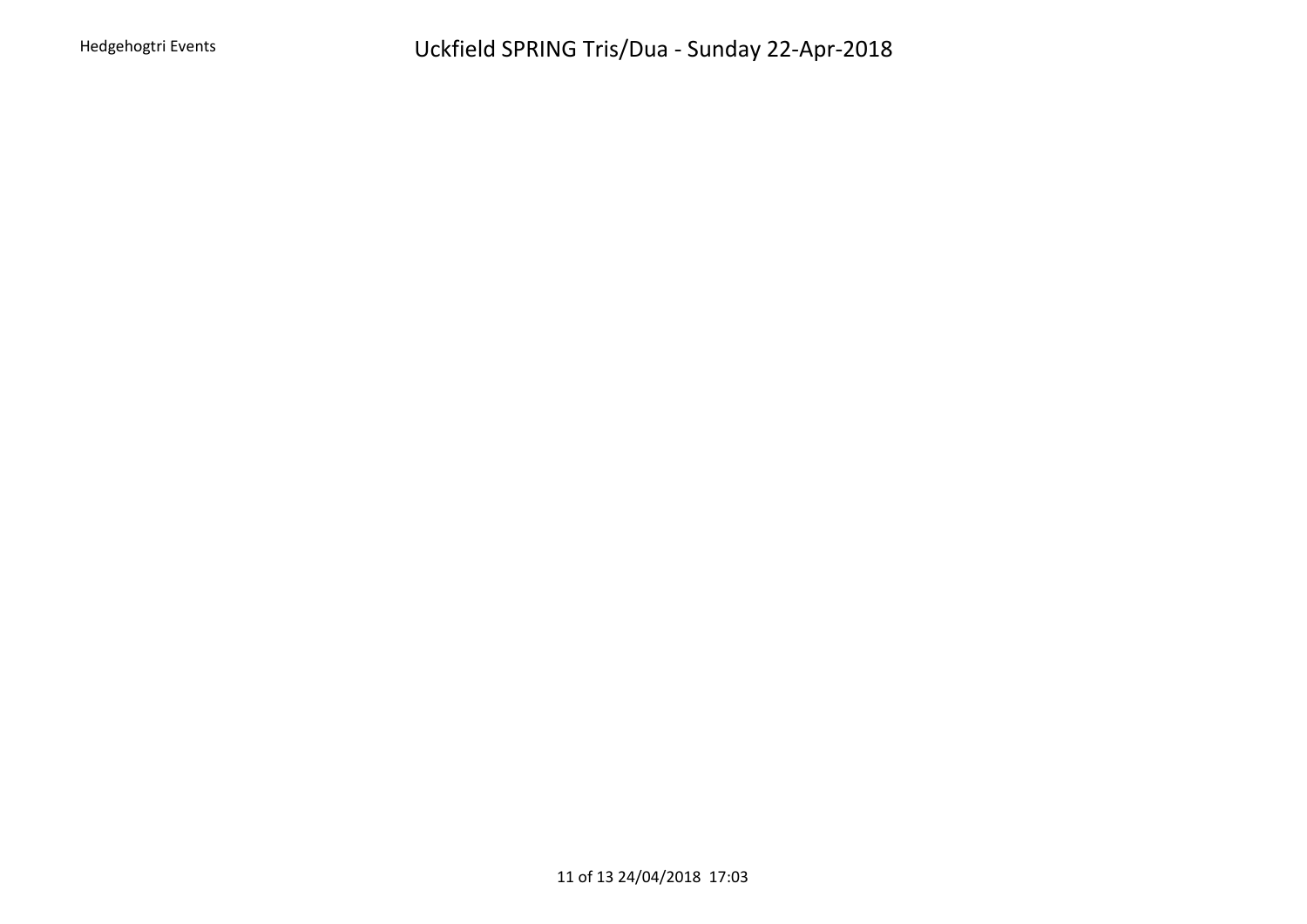mech probs

Rems